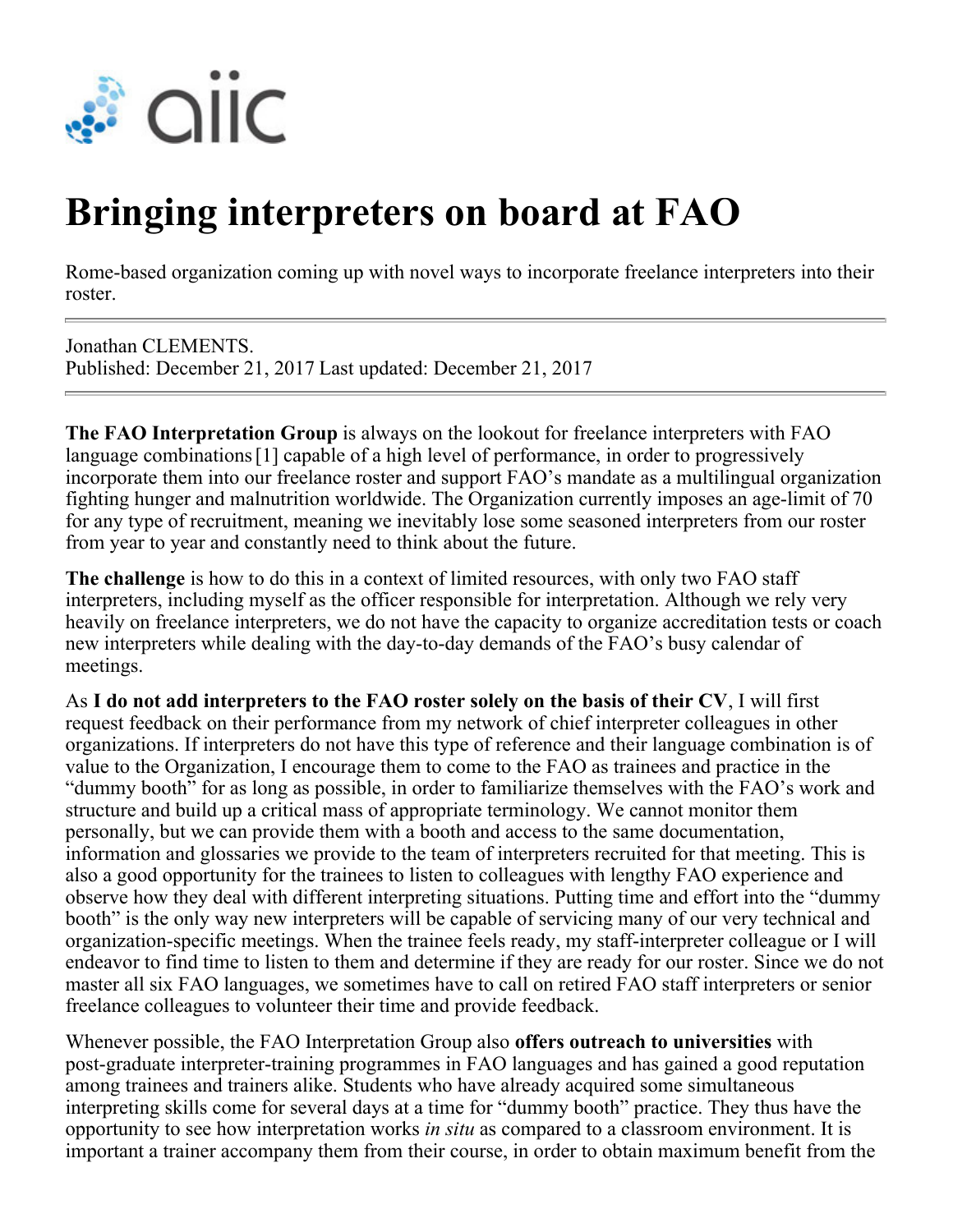experience.

In 2017, a total of 43 trainees, including students, graduates and even some very experienced interpreters seeking professional improvement, practiced in 52 different FAO meetings. Although receiving trainees does imply extra work for the busy Interpretation Group staff, I believe it is an excellent opportunity for those who are serious about interpreting in a multilateral organization. We have therefore already agreed to host a certain number of trainees in 2018.

Thanks to nearly three years in charge of the FAO Interpretation Group, 22 years in the booth and opportunities to coach future interpreters at the Paris *École Supérieure d'Interprètes et de Traducteurs* (ESIT) and the Saint Petersburg School of Conference Interpreting and Translation (SCIT) over the years, I am able to listen to interpreters wishing to work for FAO and rapidly assess their skills. Some recurrent weaknesses I have identified are:

- Insufficient preparation and lack of understanding of how key this is to good interpretation: This implies reading all available documentation and background information, in order to understand the subject matter and the context, using the interpreter-specific glossaries painstakingly compiled by the FAO Interpretation and Terminology Groups jointly, as well as using the FAOTERM terminology portal, researching anything one does not understand and making lists of all meeting-specific terms and acronyms with their language equivalents.
- Lack of analysis of what one hears during the meeting: Many fall into the trap of simply repeating phrases, without constantly asking themselves why the speaker is using them, if they are logical in the context of the meeting and how they fit into the bigger picture of the Organization. The result is that the speaker's intended message does not get through.
- Poor mastery of sight translation: Like it or not, and despite our best efforts to slow speakers down, interpreting speeches read out at high speed is part of the job at FAO. The Interpretation Group works hard to convince delegations to share their texts with us. It makes all the difference to the interpreters, and the delegations then expect 100% accuracy. I have observed that many new interpreters have not practiced enough sight translation to make good use of the texts they are fortunate enough to receive.
- Insufficient use of documents in the booth: The FAO Interpretation Group goes to great lengths before and during all meetings to obtain as much documentation as possible (it is almost a full-time job in itself). All documents are printed and delivered to the booths, despite pressure from many quarters for all meetings to be paperless. These documents are not always read and prepared as they are received, or are not used while delegates are speaking, despite being an essential interpreting tool.

From an FAO point of view, I am thus inclined to conclude that some postgraduate interpreting courses are not producing booth-ready interpreters. This could possibly be because the courses are too short and the students are not taught or do not have time to focus on all of the different skills which make a good conference interpreter, or because they simply do not get enough booth-time before entering the freelance market. Based on my own experience, in addition to the prerequisites of language mastery, broad general knowledge, preparation, rapid analysis and intense concentration, simultaneous interpreting requires many hours of practice in the booth, recording and analyzing one's own performance, before one can do it really well.

I hope that the information and thoughts above will give interpreters, both new and experienced, who are interested in working for the Organization, as well as interpreter trainers, an idea of what we expect of these highly skilled specialists and their specific contribution to the worthy causes pursued by the FAO.